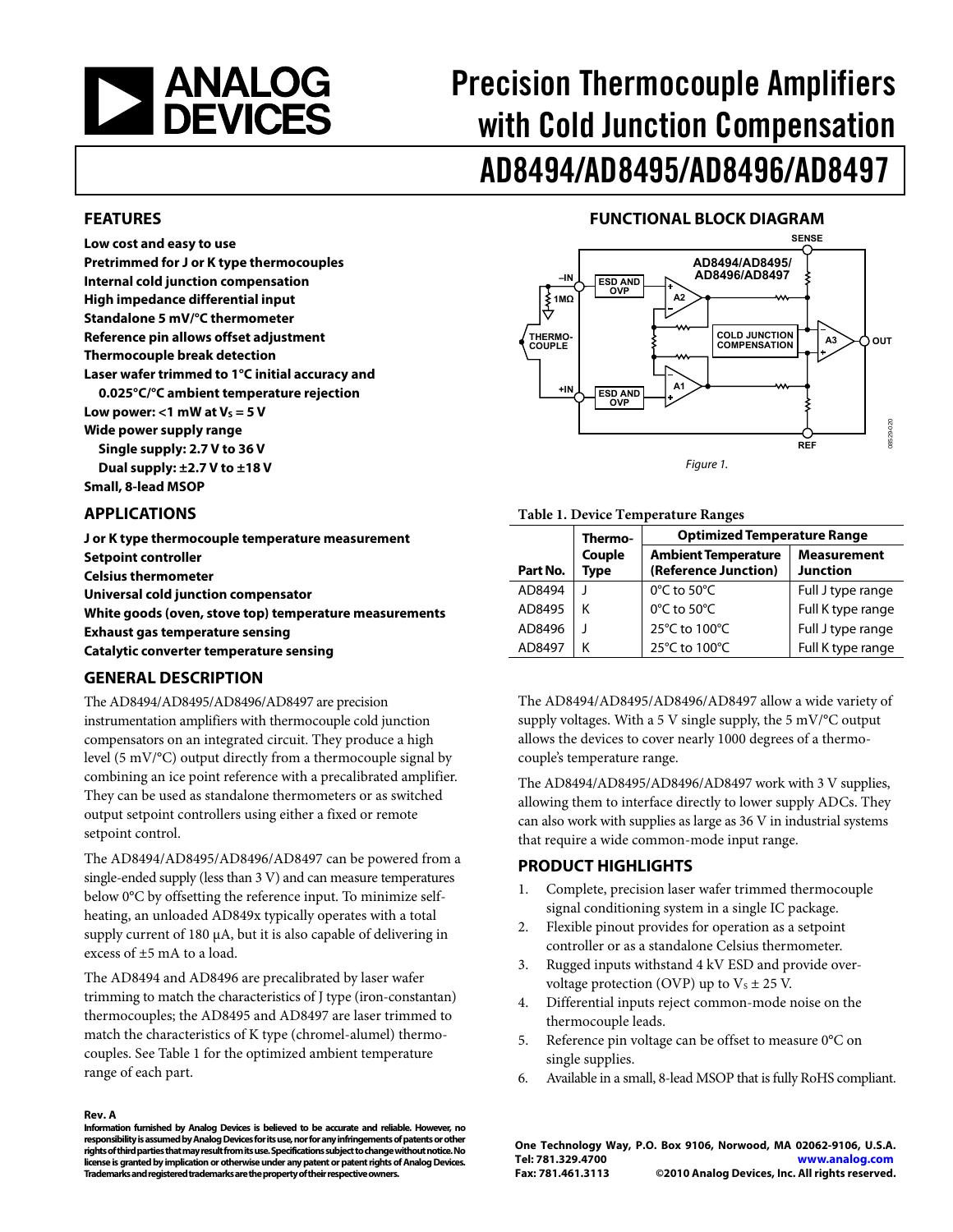## <span id="page-1-0"></span>TABLE OF CONTENTS

#### **REVISION HISTORY**

| $10/10$ —Rev. 0 to Rev. A                                 |
|-----------------------------------------------------------|
| Changes to Linearity Error of the Thermocouple Section 12 |
| Changes to Ambient Temperature Sensor Section  14         |
|                                                           |

**7/10—Revision 0: Initial Version** 

| AD8494/AD8495/AD8496/AD8497 Architecture 11     |  |
|-------------------------------------------------|--|
|                                                 |  |
| Recommendations for Best Circuit Performance 13 |  |
|                                                 |  |
|                                                 |  |
|                                                 |  |
|                                                 |  |
|                                                 |  |
| Reference Pin Allows Offset Adjustment 15       |  |
|                                                 |  |
|                                                 |  |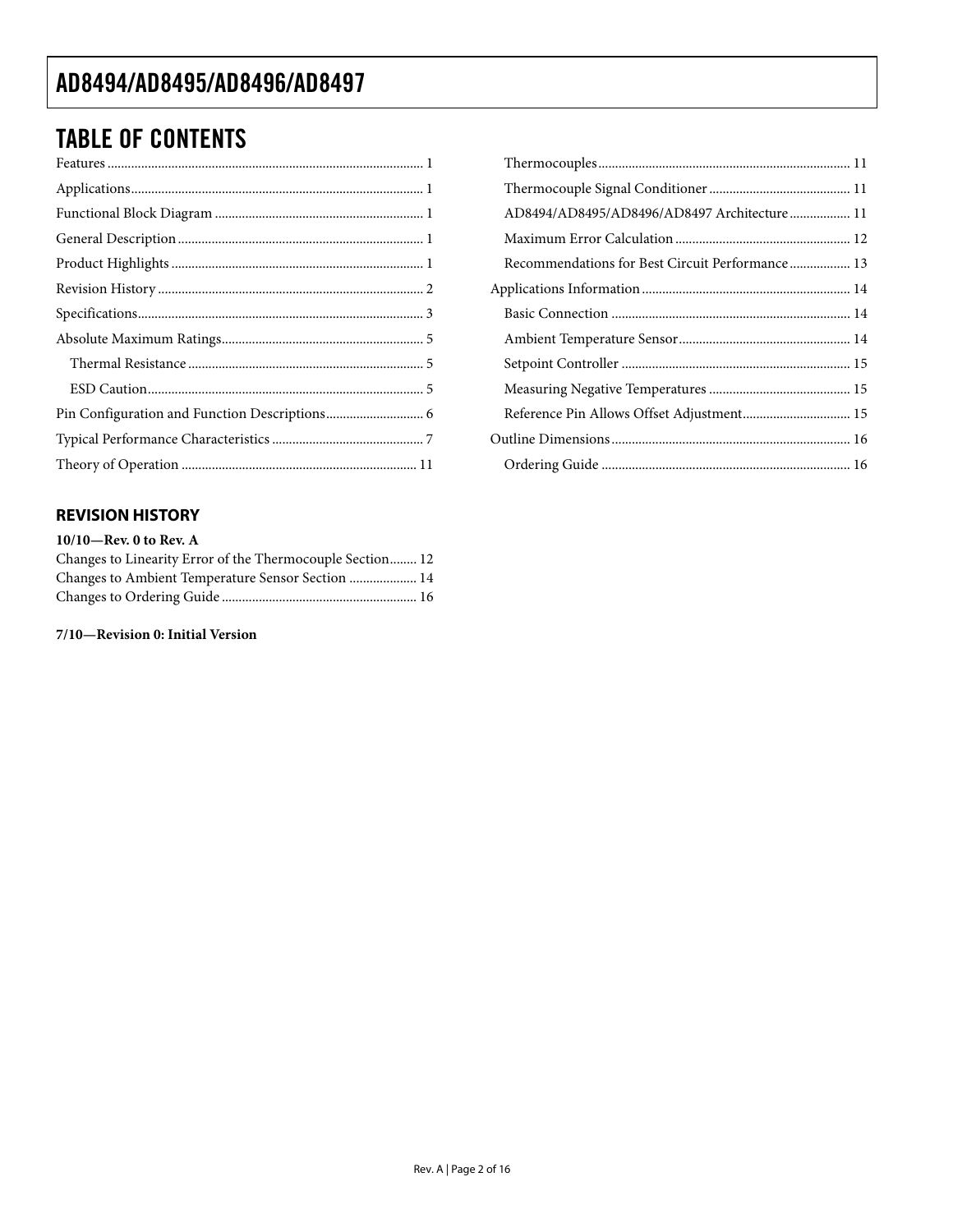### <span id="page-2-0"></span>SPECIFICATIONS

 $+V_S = 5$  V,  $-V_S = 0$  V,  $V_{+IN} = V_{-IN} = 0$  V,  $V_{REF} = 0$  V,  $T_A = T_{RI} = 25$ °C,  $R_L = 100$  k $\Omega$ , unless otherwise noted. Specifications do not include gain and offset errors of the thermocouple itself.  $T_A$  is the ambient temperature at the AD849x;  $T_{RI}$  is the thermocouple reference junction temperature;  $\mathrm{T}_{\mathrm{MI}}$  is the thermocouple measurement junction temperature.

#### **Table 2.**

<span id="page-2-1"></span>

|                                                      |                                                         | <b>A</b> Grade |            | C Grade      |                |            |              |                |
|------------------------------------------------------|---------------------------------------------------------|----------------|------------|--------------|----------------|------------|--------------|----------------|
| <b>Parameter</b>                                     | <b>Test Conditions/Comments</b>                         | Min            | <b>Typ</b> | Max          | Min            | <b>Typ</b> | Max          | Unit           |
| TEMPERATURE ACCURACY                                 |                                                         |                |            |              |                |            |              |                |
| <b>Initial Accuracy</b>                              |                                                         |                |            |              |                |            |              |                |
| AD8494/AD8495                                        | $T_A = T_{RJ} = T_{MJ} = 25$ °C                         |                |            | 3            |                |            | $\mathbf{1}$ | °C             |
| AD8496/AD8497                                        | $T_A = T_{RJ} = 60^{\circ}$ C, $T_{MJ} = 175^{\circ}$ C |                |            | 3            |                |            | 1.5          | °C             |
| <b>Ambient Temperature</b><br>Rejection <sup>1</sup> |                                                         |                |            |              |                |            |              |                |
| AD8494/AD8495                                        | $T_A = T_{RJ} = 0$ °C to 50°C                           |                |            | 0.05         |                |            | 0.025        | °C/°C          |
| AD8496/AD8497                                        | $T_A = T_{RJ} = 25^{\circ}C$ to 100°C                   |                |            | 0.05         |                |            | 0.025        | °C/°C          |
| Gain Error <sup>2, 3</sup>                           | $V_{\text{OUT}} = 0.125 \text{ V}$ to 4.125 V           |                |            |              |                |            |              |                |
| AD8494/AD8495                                        |                                                         |                |            | 0.3          |                |            | 0.1          | $\%$           |
| AD8496/AD8497                                        |                                                         |                |            | 0.3          |                |            | 0.1          | $\%$           |
| <b>Transfer Function</b>                             |                                                         |                | 5          |              |                | 5          |              | mV/°C          |
| <b>INPUTS</b>                                        |                                                         |                |            |              |                |            |              |                |
| Input Voltage Range                                  |                                                         | $-V_s - 0.2$   |            | $+V_5 - 1.6$ | $-V_s - 0.2$   |            | $+V_s - 1.6$ | V              |
| Overvoltage Range                                    |                                                         | $+V_s - 25$    |            | $-VS + 25$   | $+V_s - 25$    |            | $-VS + 25$   | V              |
| Input Bias Current <sup>4</sup>                      |                                                         |                | 25         | 50           |                | 25         | 50           | nA             |
| Input Offset Current                                 |                                                         |                |            | 1.5          |                |            | 0.5          | nA             |
| Common-Mode Rejection                                | $V_{CM}$ = 0 V to 3 V                                   |                |            | $\mathbf{1}$ |                |            | 0.3          | °C/V           |
| Power Supply Rejection                               | $+V_s = 2.7 V$ to 5 V                                   |                |            | 0.5          |                |            | 0.5          | °C/V           |
| <b>NOISE</b>                                         |                                                         |                |            |              |                |            |              |                |
| <b>Voltage Noise</b>                                 | $f = 0.1$ Hz to 10 Hz, T <sub>A</sub> = 25°C            |                | 0.8        |              |                | 0.8        |              | µV p-p         |
| <b>Voltage Noise Density</b>                         | $f = 1$ kHz, $T_A = 25^{\circ}C$                        |                | 32         |              |                | 32         |              | $nV/\sqrt{Hz}$ |
| <b>Current Noise Density</b>                         | $f = 1$ kHz, $T_A = 25^{\circ}C$                        |                | 100        |              |                | 100        |              | $fA/\sqrt{Hz}$ |
| REFERENCE INPUT                                      |                                                         |                |            |              |                |            |              |                |
| Input Resistance                                     |                                                         |                | 60         |              |                | 60         |              | $k\Omega$      |
| <b>Input Current</b>                                 |                                                         |                | 25         |              |                | 25         |              | μA             |
| Voltage Range                                        |                                                         | $-VS$          |            | $+VS$        | $-VS$          |            | $+VS$        | v              |
| Gain to Output                                       |                                                         |                | 1          |              |                | 1          |              | V/V            |
| <b>OUTPUT</b>                                        |                                                         |                |            |              |                |            |              |                |
| Output Voltage Range                                 |                                                         | $-V_s + 0.025$ |            | $+V_5 - 0.1$ | $-V_s + 0.025$ |            | $+V_5 - 0.1$ | v              |
| Short-Circuit Current <sup>5</sup>                   |                                                         |                | 7          |              |                | 7          |              | mA             |
| <b>DYNAMIC RESPONSE</b>                              |                                                         |                |            |              |                |            |              |                |
| -3 dB Bandwidth                                      |                                                         |                |            |              |                |            |              |                |
| AD8494                                               |                                                         |                | 30         |              |                | 30         |              | kHz            |
| AD8495/AD8497                                        |                                                         |                | 25         |              |                | 25         |              | kHz            |
| AD8496                                               |                                                         |                | 31         |              |                | 31         |              | kHz            |
| Settling Time to 0.1%                                | 4 V output step                                         |                |            |              |                |            |              |                |
| AD8494                                               |                                                         |                | 36         |              |                | 36         |              | μs             |
| AD8495/AD8497                                        |                                                         |                | 40         |              |                | 40         |              | μs             |
| AD8496                                               |                                                         |                | 32         |              |                | 32         |              | μs             |
| POWER SUPPLY                                         |                                                         |                |            |              |                |            |              |                |
| Operating Voltage Range <sup>6</sup>                 |                                                         |                |            |              |                |            |              |                |
| Single Supply                                        |                                                         | 2.7            |            | 36           | 2.7            |            | 36           | V              |
| Dual Supply                                          |                                                         | ±2.7           |            | ±18          | $\pm 2.7$      |            | $\pm 18$     | Λ              |
| Quiescent Current                                    |                                                         |                | 180        | 250          |                | 180        | 250          | μA             |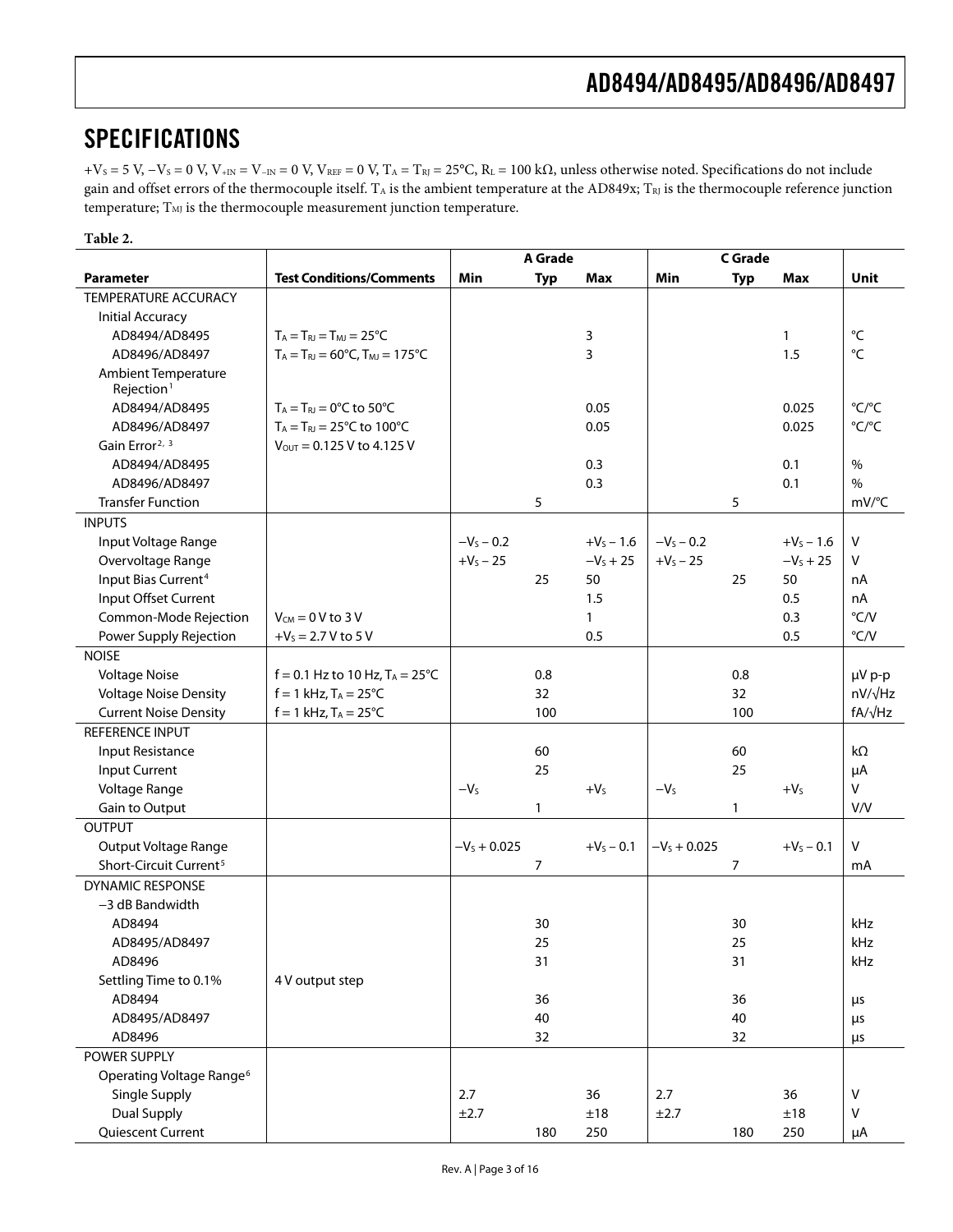<span id="page-3-0"></span>

|                        |                                 | A Grade |     | C Grade |       |     |        |         |
|------------------------|---------------------------------|---------|-----|---------|-------|-----|--------|---------|
| <b>Parameter</b>       | <b>Test Conditions/Comments</b> | Min     | Typ | Max     | Min   | Typ | Max    | Unit    |
| TEMPERATURE RANGE (TA) |                                 |         |     |         |       |     |        |         |
| Specified Performance  |                                 |         |     |         |       |     |        |         |
| AD8494/AD8495          |                                 | 0       |     | 50      | 0     |     | 50     | ഀ       |
| AD8496/AD8497          |                                 | 25      |     | 100     | 25    |     | 100    | $\circ$ |
| Operational            |                                 | $-40$   |     | $+125$  | $-40$ |     | $+125$ | $\sim$  |

<sup>1</sup> Ambient temperature rejection specifies the change in the output measurement (in °C) for a given change in temperature of the cold junction. For the AD8494 and AD8495, ambient temperature rejection is defined as the slope of the line connecting errors calculated at 0°C and 50°C ambient temperature. For the AD8496 and AD8497, ambient temperature rejection is defined as the slope of the line connecting errors calculated at 25°C and 100°C ambient temperature.

<sup>2</sup> Error does not include thermocouple gain error or thermocouple nonlinearity.

3 With a 100 kΩ load, measurement junction temperatures beyond approximately 880°C for the AD8494 and AD8496 and beyond approximately 960°C for the AD8495 and AD8497 require supply voltages larger than 5 V or a negative voltage applied to the reference pin. Measurement junction temperatures below 5°C require either a positive offset voltage applied to the reference pin or a negative supply.

<sup>4</sup> Input stage uses PNP transistors, so bias current always flows out of the part.

 $^5$  Large output currents can increase the internal temperature rise of the part and contribute to cold junction compensation (CJC) error.<br> $^6$  Unhalanced supplies can also be used. Care should be taken that the common-m

<sup>6</sup> Unbalanced supplies can also be used. Care should be taken that the common-mode voltage of the thermocouple stays within the input voltage range of the part.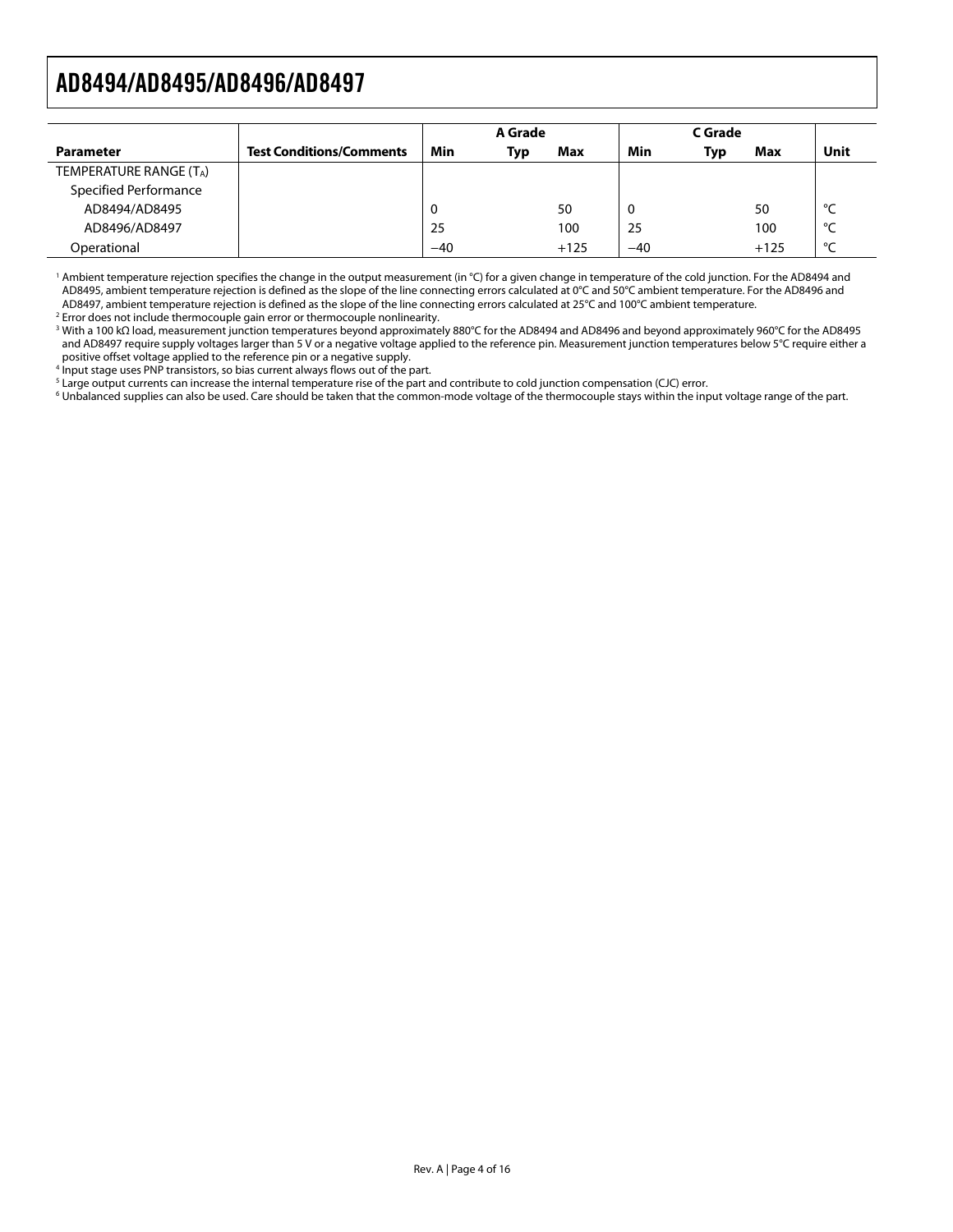## <span id="page-4-0"></span>ABSOLUTE MAXIMUM RATINGS

#### **Table 3.**

| <b>Parameter</b>                             | Rating                               |
|----------------------------------------------|--------------------------------------|
| Supply Voltage                               | ±18V                                 |
| Maximum Voltage at -IN or +IN                | $+V_S - 25 V$                        |
| Minimum Voltage at -IN or +IN                | $-V_s + 25 V$                        |
| <b>REF Voltage</b>                           | $\pm V_5$                            |
| <b>Output Short-Circuit Current Duration</b> | Indefinite                           |
| Storage Temperature Range                    | $-65^{\circ}$ C to +150 $^{\circ}$ C |
| Operating Temperature Range                  | $-40^{\circ}$ C to +125 $^{\circ}$ C |
| <b>Maximum IC Junction Temperature</b>       | $140^{\circ}$ C                      |
| <b>FSD</b>                                   |                                      |
| Human Body Model                             | 4.5 kV                               |
| Field-Induced Charged Device Model           | $1.5$ kV                             |

Stresses above those listed under Absolute Maximum Ratings may cause permanent damage to the device. This is a stress rating only; functional operation of the device at these or any other conditions above those indicated in the operational section of this specification is not implied. Exposure to absolute maximum rating conditions for extended periods may affect device reliability.

#### **THERMAL RESISTANCE**

 $\theta_{JA}$  is specified for a device on a 4-layer JEDEC PCB in free air.

#### **Table 4.**

| Package            | UJA | Unit |
|--------------------|-----|------|
| 8-Lead MSOP (RM-8) | 135 | °C/W |

#### **ESD CAUTION**



ESD (electrostatic discharge) sensitive device. Charged devices and circuit boards can discharge without detection. Although this product features patented or proprietary protection circuitry, damage may occur on devices subjected to high energy ESD. Therefore, proper ESD precautions should be taken to avoid performance degradation or loss of functionality.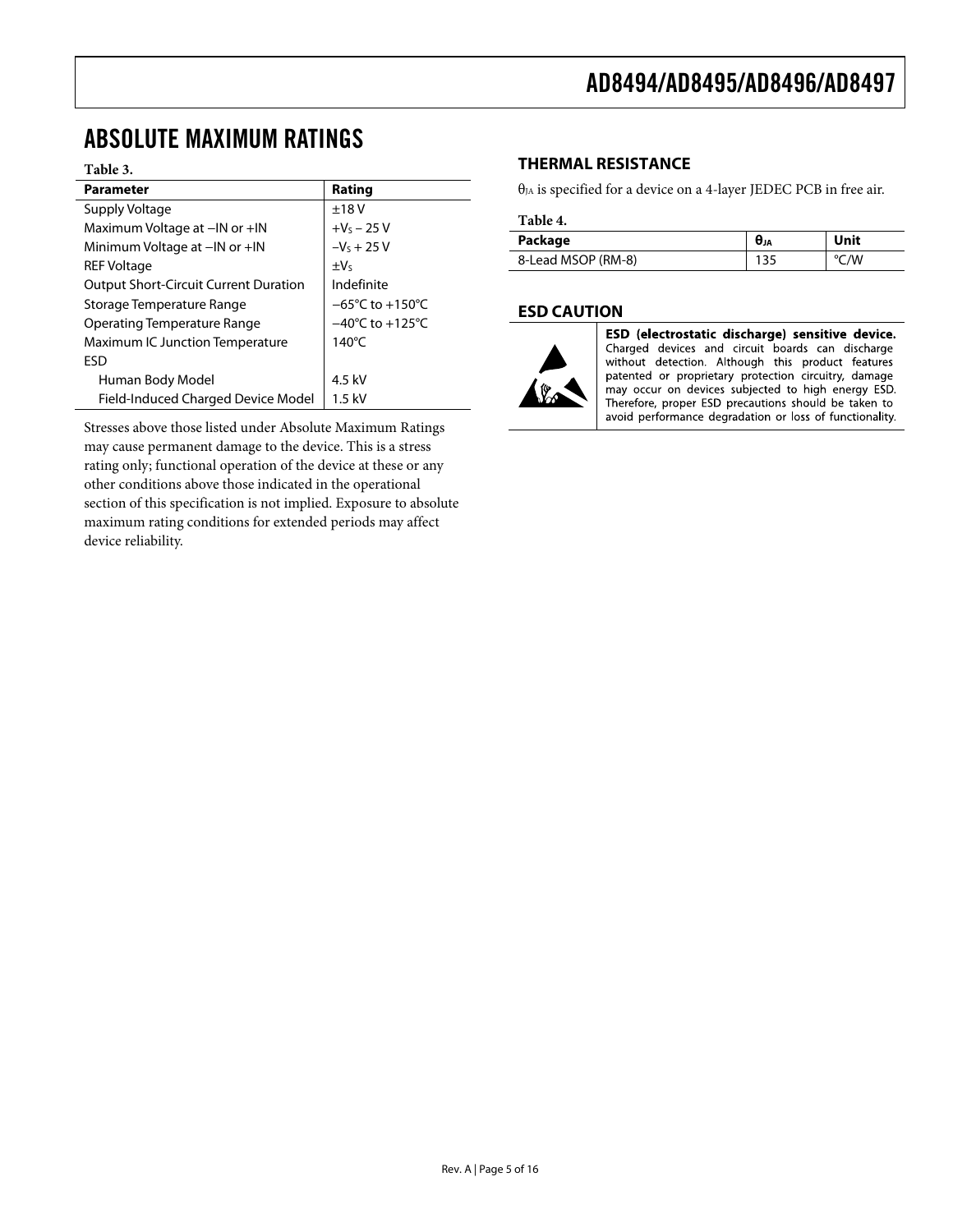### <span id="page-5-0"></span>PIN CONFIGURATION AND FUNCTION DESCRIPTIONS



#### **Table 5. Pin Function Descriptions**

| Pin No. | <b>Mnemonic</b> | <b>Description</b>                                                                                |
|---------|-----------------|---------------------------------------------------------------------------------------------------|
|         | $-IN$           | Negative Input.                                                                                   |
|         | <b>REF</b>      | Reference. This pin must be driven by low impedance.                                              |
|         | $-Vs$           | Negative Supply.                                                                                  |
|         | <b>NC</b>       | No Connect.                                                                                       |
|         | <b>SENSE</b>    | Sense Pin. In measurement mode, connect to output; in setpoint mode, connect to setpoint voltage. |
| 6       | OUT             | Output.                                                                                           |
|         | $+VS$           | Positive Supply.                                                                                  |
| 8       | $+IN$           | Positive Input.                                                                                   |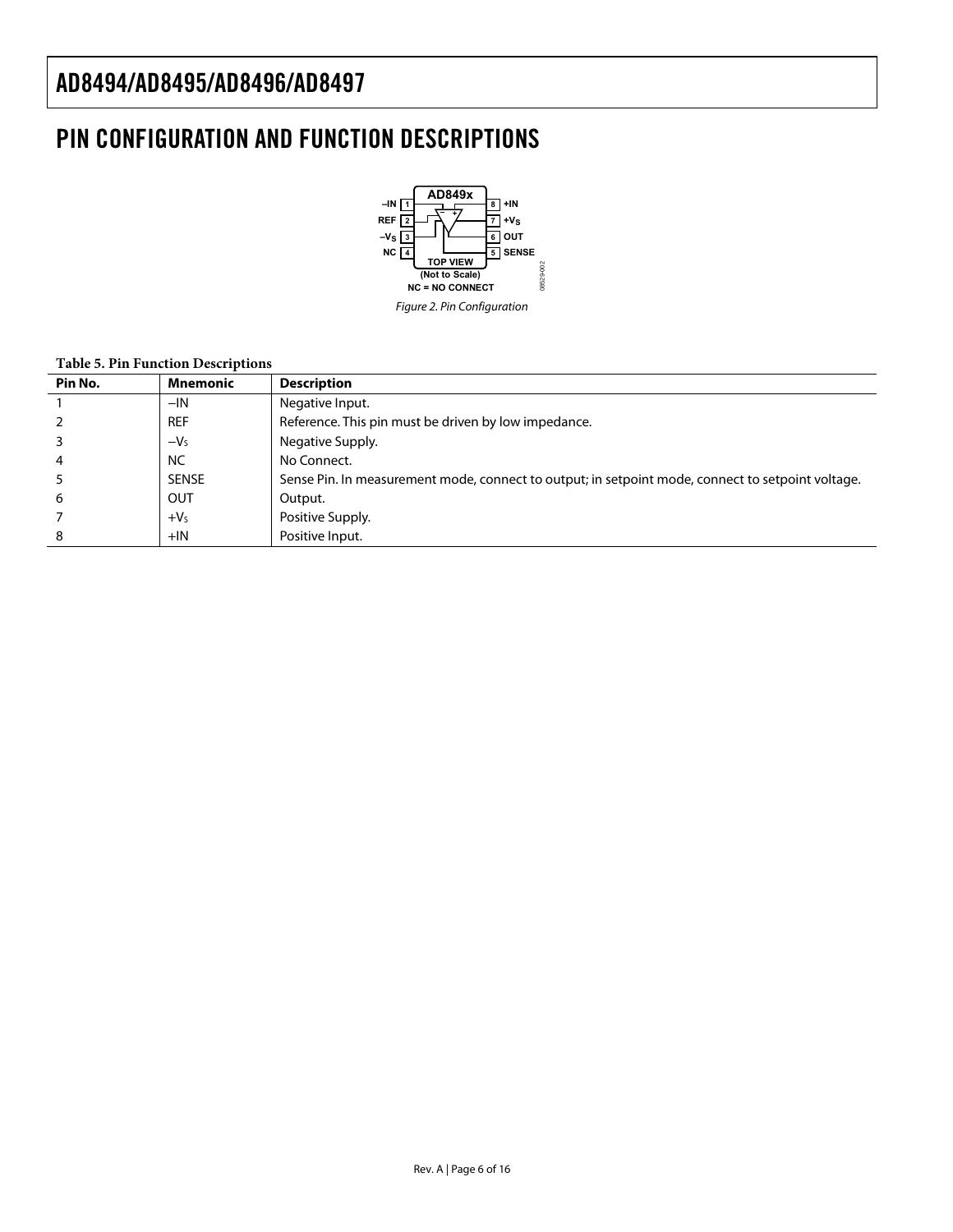### <span id="page-6-0"></span>TYPICAL PERFORMANCE CHARACTERISTICS

 $T_A = 25^{\circ}C$ ,  $+V_s = 5 V$ ,  $R_L = \infty$ , unless otherwise noted.

<span id="page-6-1"></span>

Figure 5. Frequency Response

**1200 1000 CONNECTED** TEMPERATURE READING (°C) **TEMPERATURE READING (°C) THERMOCOUPLE 800 600 400 200 OPEN THERMOCOUPLE 0 THERMOCOUPLE CONNECTION AD849x OUTPUT** 08529-019 **–200 TIME (50µs/DIV)**

Figure 6. Output Response to Open Thermocouple, −IN Connected to Ground Through a 1 MΩ Resistor



Figure 7. Input Common-Mode Voltage Range vs. Output Voltage,  $+V_S = 5 V$ ,  $V_{REF} = 0 V$ , and  $V_{REF} = 2.5 V$ 



Figure 8. Input Bias Current and Input Offset Current vs. Temperature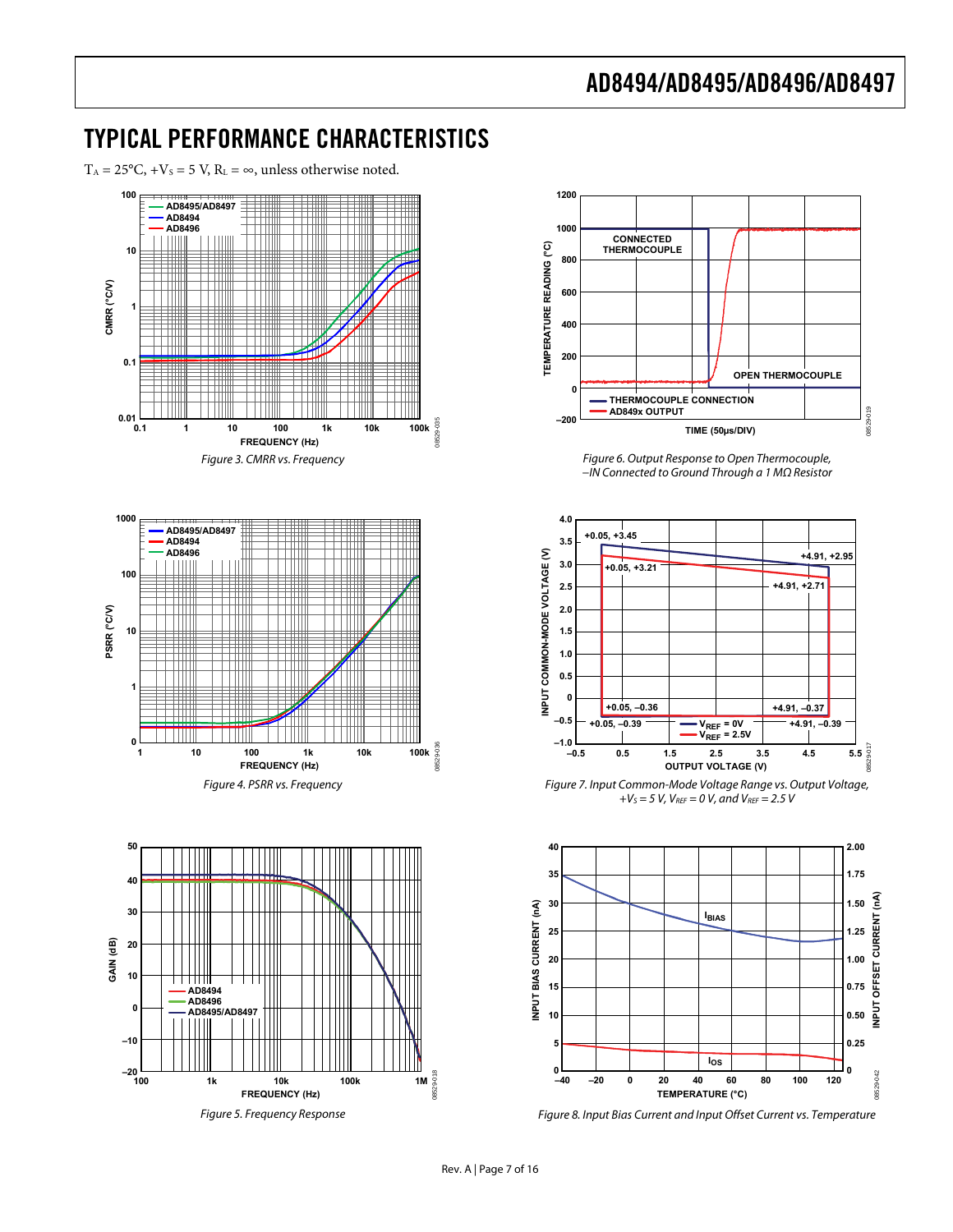

Figure 9. AD8494 Input Overvoltage Performance,  $+V_s = 2.7 V$  (Gain = 96.7)













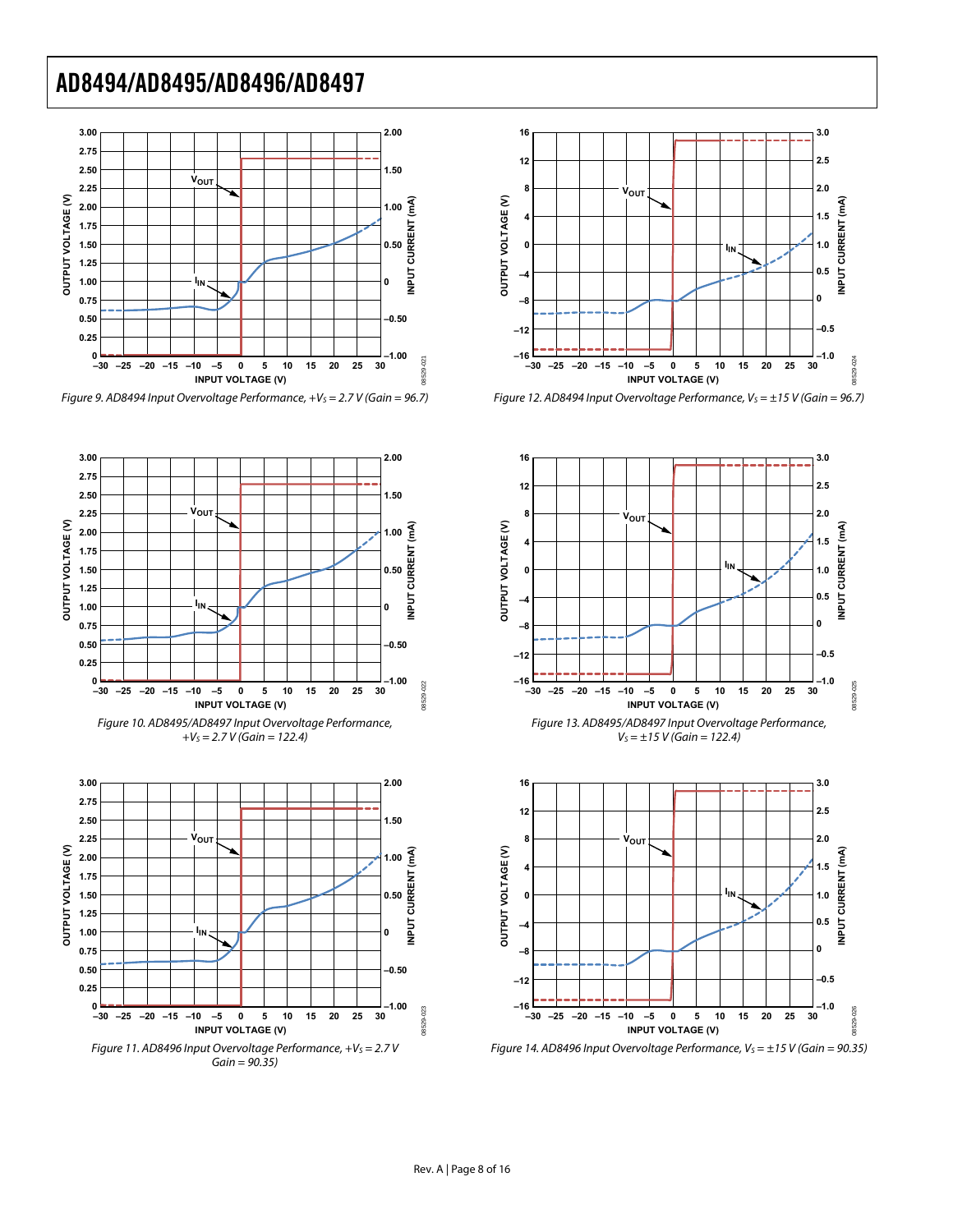



Figure 19. AD8494 Large-Signal Step Response and Settling Time



Figure 20. AD8496 Large-Signal Step Response and Settling Time









Figure 17. AD8495/AD8497 Large-Signal Step Response and Settling Time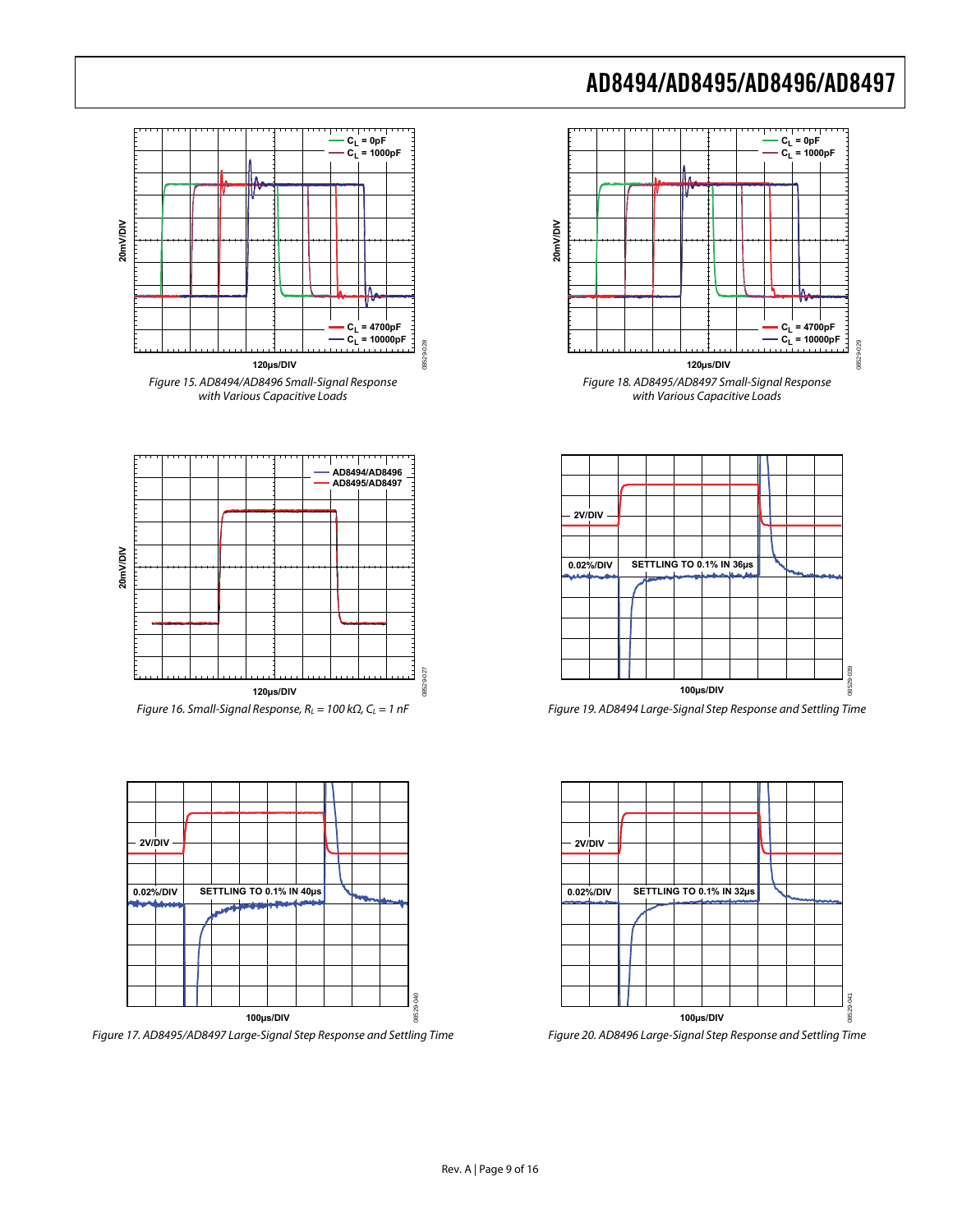









**5**



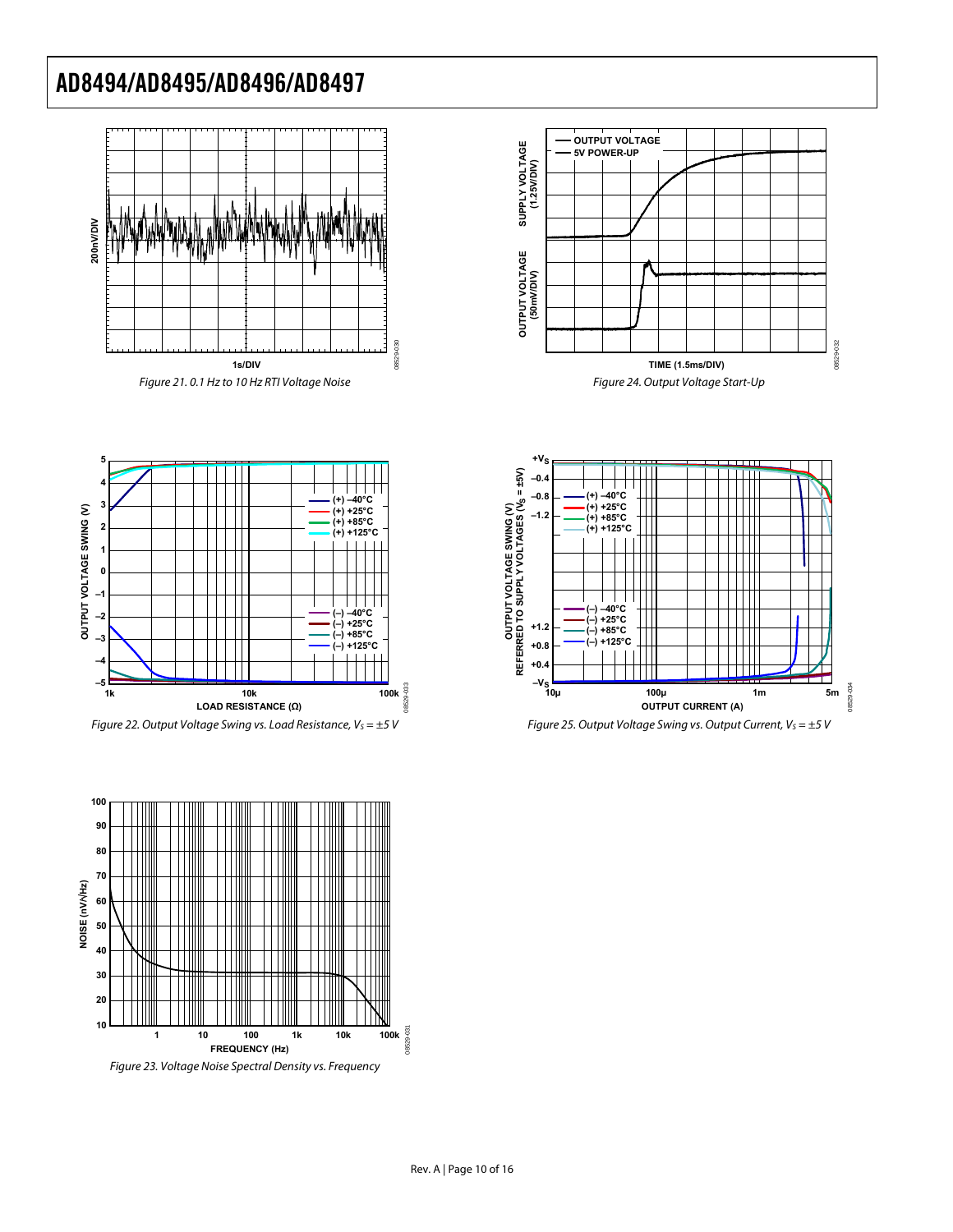### <span id="page-10-0"></span>THEORY OF OPERATION **THERMOCOUPLES**

<span id="page-10-1"></span>A thermocouple is a rugged, low cost temperature transducer whose output is proportional to the temperature difference between a measurement junction and a reference junction. It has a very wide temperature range. Its low level output (typically tens of microvolts per °C) requires amplification. Variation in the reference junction temperature results in measurement error unless the thermocouple signal is properly compensated.

A thermocouple consists of two dissimilar metals. These metals are connected at one end to form the measurement junction, also called the hot junction. The other end of the thermocouple is connected to the metal lines that lead to the measurement electronics. This connection forms a second junction: the reference junction, also called the cold junction.



To derive the temperature at the measurement junction  $(T<sub>MI</sub>)$ , the user must know the differential voltage created by the thermocouple. The user must also know the error voltage generated by the temperature at the reference junction  $(T_{RI})$ . Compensating for the reference junction error voltage is typically called cold junction compensation. The electronics must compensate for any changes in temperature at the reference (cold) junction so that the output voltage is an accurate representation of the hot junction measurement.

#### <span id="page-10-2"></span>**THERMOCOUPLE SIGNAL CONDITIONER**

The AD8494/AD8495/AD8496/AD8497 thermocouple amplifiers provide a simple, low cost solution for measuring thermocouple temperatures. These amplifiers simplify many of the difficulties of measuring thermocouples. An integrated temperature sensor performs cold junction compensation. A fixed-gain instrumentation amplifier amplifies the small thermocouple voltage to provide a 5 mV/°C output. The high common-mode rejection of the amplifier blocks common-mode noise that the long thermocouple leads can pick up. For additional protection, the high impedance inputs of the amplifier make it easy to add extra filtering.

[Table 6](#page-10-1) shows an example of a J type thermocouple voltage for various combinations of 0°C and 50°C on the reference and measurement junctions. [Table 6](#page-10-1) also shows the performance of the AD8494 amplifying the thermocouple voltage and compensating for the reference junction temperature changes, thus eliminating the error.

| Table 0. Type Thermocouple voltages and AD0474 Readings                   |                                                               |                                       |                   |  |  |  |  |
|---------------------------------------------------------------------------|---------------------------------------------------------------|---------------------------------------|-------------------|--|--|--|--|
| <b>Measurement</b><br><b>Junction</b><br><b>Temperature</b><br>$(T_{MJ})$ | Reference<br><b>Junction</b><br>Temperature<br>$(T_{\rm RJ})$ | <b>Thermocouple</b><br><b>Voltage</b> | AD8494<br>Reading |  |  |  |  |
| $50^{\circ}$ C                                                            | $0^{\circ}$ C                                                 | $+2.585$ mV                           | 250 mV            |  |  |  |  |
| $50^{\circ}$ C                                                            | $50^{\circ}$ C                                                | 0 <sub>m</sub>                        | 250 mV            |  |  |  |  |
| $0^{\circ}$ C                                                             | $0^{\circ}$ C                                                 | 0 <sub>m</sub>                        | 0 <sub>m</sub>    |  |  |  |  |
| 0°C                                                                       | $50^{\circ}$ C                                                | $-2.585$ mV                           | 0 <sub>m</sub>    |  |  |  |  |

**Table 6. J Type Thermocouple Voltages and AD8494 Readings** 

#### **AD8494/AD8495/AD8496/AD8497 ARCHITECTURE**

[Figure 27](#page-10-2) shows a block diagram of the AD849x circuitry. The AD849x consists of a low offset, fixed-gain instrumentation amplifier and a temperature sensor.



Figure 27. Block Diagram

The AD849x output is a voltage that is proportional to the temperature at the measurement junction of the thermocouple  $(T_M)$ . To derive the measured temperature from the AD849x output voltage, use the following transfer function:

 $T_{MI} = (V_{OUT} - V_{REF})/(5 \text{ mV}/^{\circ}\text{C})$ 

An ideal AD849x achieves this output with an error of less than ±2°C, within the specified operating ranges listed in [Table 7](#page-11-1).

#### *Instrumentation Amplifier*

A thermocouple signal is so small that considerable gain is required before it can be sampled properly by most ADCs. The AD849x has an instrumentation amplifier with a fixed gain that generates an output voltage of 5 mV/°C for J type and K type thermocouples.

$$
V_{OUT} = (T_{MI} \times 5 \text{ mV/}^{\circ}\text{C}) + V_{REF}
$$

To accommodate the nonlinear behavior of the thermocouple, each amplifier has a different gain so that the 5 mV/°C is accurately maintained for a given temperature measurement range.

- The AD8494 and AD8496 (J type) have an instrumentation amplifier with a gain of 96.7 and 90.35, respectively.
- The AD8495 and AD8497 (K type) have an instrumentation amplifier with a gain of 122.4.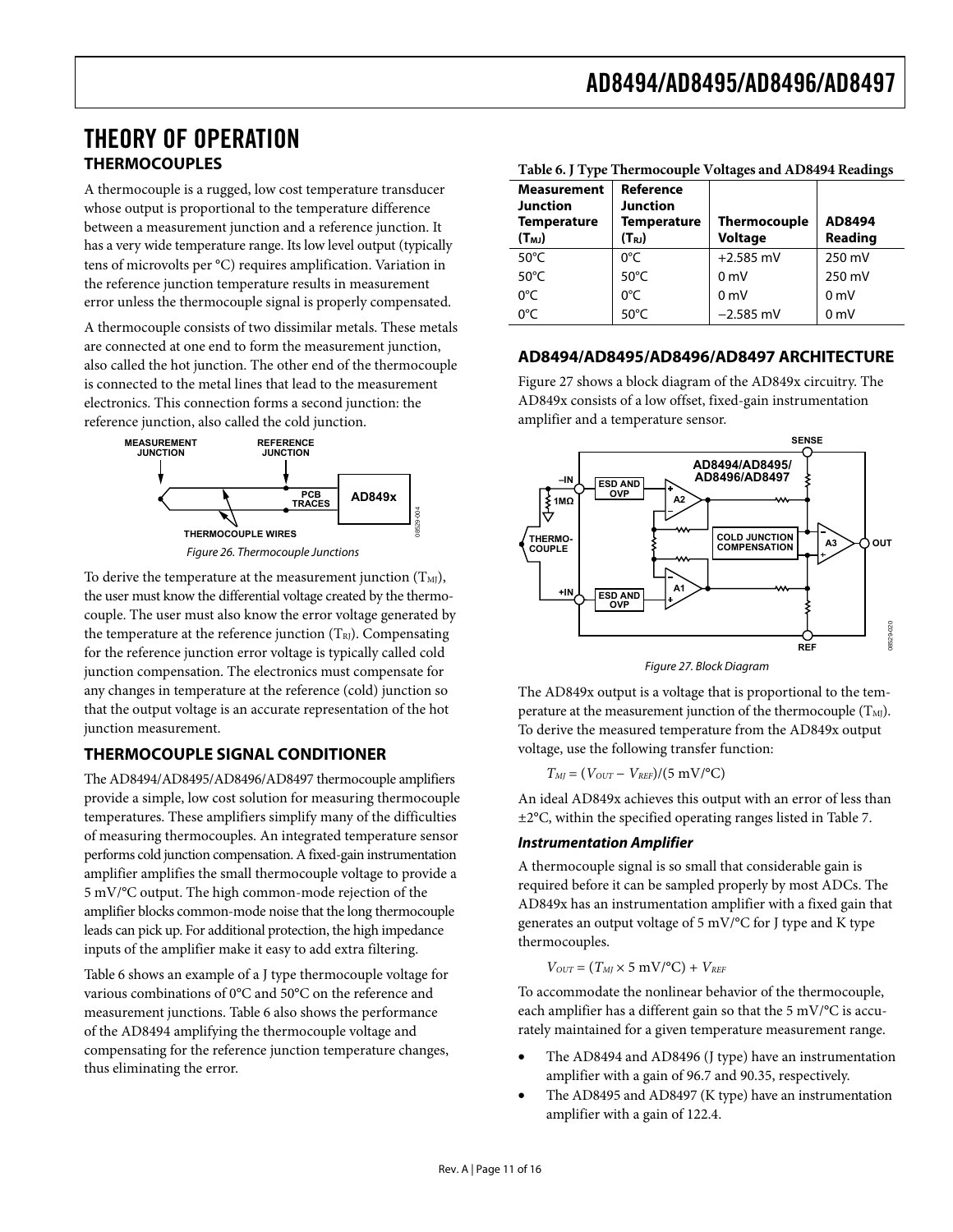<span id="page-11-0"></span>The small thermocouple voltages mean that signals are quite vulnerable to interference, especially when measured with single-ended amplifiers. The AD849x addresses this issue in several ways. Low input bias currents and high input impedance allow for easy filtering at the inputs. The excellent common-mode rejection of the AD849x prevents variations in ground potential and other common-mode noise from affecting the measurement.

#### *Temperature Sensor (Cold Junction Compensation)*

The AD849x also includes a temperature sensor for cold junction compensation. This temperature sensor is used to measure the reference junction temperature of the thermocouple and to cancel its effect.

- The AD8494/AD8495 cold junction compensation is optimized for operation in a lab environment, where the ambient temperature is around 25°C. The AD8494/AD8495 are specified for an ambient range of 0°C to 50°C.
- The AD8496/AD8497 cold junction compensation is optimized for operation in a less controlled environment, where the temperature is around 60°C. The AD8496/AD8497 are specified for an ambient range of 25°C to 100°C. Application examples for the AD8496/AD8497 include automotive applications, autoclave, and ovens.

#### *Thermocouple Break Detection*

The AD849x offers open thermocouple detection. The inputs of the AD849x are PNP type transistors, which means that the bias current always flows out of the inputs. Therefore, the input bias current drives any unconnected input high, which rails the output. Connecting the negative input to ground through a 1 MΩ resistor causes the AD849x output to rail high in an open thermocouple condition (see [Figure 6,](#page-6-1) [Figure 28](#page-11-2), and the [Ground Connection](#page-12-1) section).



Figure 28. Ground the Negative Input Through a 1 MΩ Resistor for Open Thermocouple Detection

#### <span id="page-11-2"></span>*Input Voltage Protection*

<span id="page-11-1"></span>The AD849x has very robust inputs. Input voltages can be up to 25 V from the opposite supply rail. For example, with a +5 V positive supply and a −3 V negative supply, the part can safely withstand voltages at the inputs from −20 V to +22 V. Voltages at the reference and sense pins should not go beyond 0.3 V of the supply rails.

#### **MAXIMUM ERROR CALCULATION**

As is normally the case, the AD849x outputs are subject to calibration, gain, and temperature sensitivity errors. The user can calculate the maximum error from the AD849x using the following information.

The five primary sources of AD849x error are described in this section.

#### *AD849x Initial Calibration Accuracy*

Error at the initial calibration point can be easily calibrated out with a one-point temperature calibration. See [Table 2](#page-2-1) for the specifications.

#### *AD849x Ambient Temperature Rejection*

The specified ambient temperature rejection represents the ability of the AD849x to reject errors caused by changes in the ambient temperature/reference junction. For example, with 0.025°C/°C ambient temperature rejection, a 20°C change in the reference junction temperature adds less than 0.5°C error to the measurement. See [Table 2](#page-2-1) for the specifications.

#### *AD849x Gain Error*

Gain error is the amount of additional error when measuring away from the measurement junction calibration point. For example, if the part is calibrated at 25°C and the measurement junction is 100°C with a gain error of 0.1%, the gain error contribution is  $(100^{\circ}C - 25^{\circ}C) \times (0.1\%) = 0.075^{\circ}C$ . This error can be calibrated out with a two-point calibration if needed, but it is usually small enough to ignore. See [Table 2](#page-2-1) for the specifications.

#### *Manufacturing Tolerances of the Thermocouple*

Consult the data sheet for your thermocouple to find the specified tolerance of the thermocouple.

#### *Linearity Error of the Thermocouple*

Each part in the AD849x family is precision trimmed to optimize a linear operating range for a specific thermocouple type and for the widest possible measurement and ambient temperature ranges. The AD849x achieves a linearity error of less than ±2°C, within the specified operating ranges listed in [Table 7](#page-11-1). This error is due only to the nonlinearity of the thermocouple.

|        | Table 7. AD047A ±2 © Accuracy Temperature Ranges |                     |                                        |                                                   |  |  |  |  |  |
|--------|--------------------------------------------------|---------------------|----------------------------------------|---------------------------------------------------|--|--|--|--|--|
| Part   | Thermo-<br>couple<br><b>Type</b>                 | Max<br><b>Error</b> | Ambient<br><b>Temperature</b><br>Range | <b>Measurement</b><br><b>Temperature</b><br>Range |  |  |  |  |  |
| AD8494 |                                                  | $\pm 2^{\circ}$ C   | $0^{\circ}$ C to 50 $^{\circ}$ C       | $-35^{\circ}$ C to +95 $^{\circ}$ C               |  |  |  |  |  |
| AD8495 | κ                                                | $\pm 2^{\circ}$ C   | 0°C to 50°C                            | $-25^{\circ}$ C to $+400^{\circ}$ C               |  |  |  |  |  |
| AD8496 |                                                  | $\pm 2^{\circ}$ C   | 25°C to 100°C                          | +55 $\degree$ C to +565 $\degree$ C               |  |  |  |  |  |
| AD8497 | Κ                                                | $\pm 2^{\circ}$ C   | 25°C to 100°C                          | $-25^{\circ}$ C to $+295^{\circ}$ C               |  |  |  |  |  |

#### **Table 7. AD849x ±2°C Accuracy Temperature Ranges**

For temperature ranges outside those listed in [Table 7](#page-11-1) or for instructions on how to correct for thermocouple nonlinearity error with software, see the [AN-1087](http://www.analog.com/AN-1087) Application Note for additional details.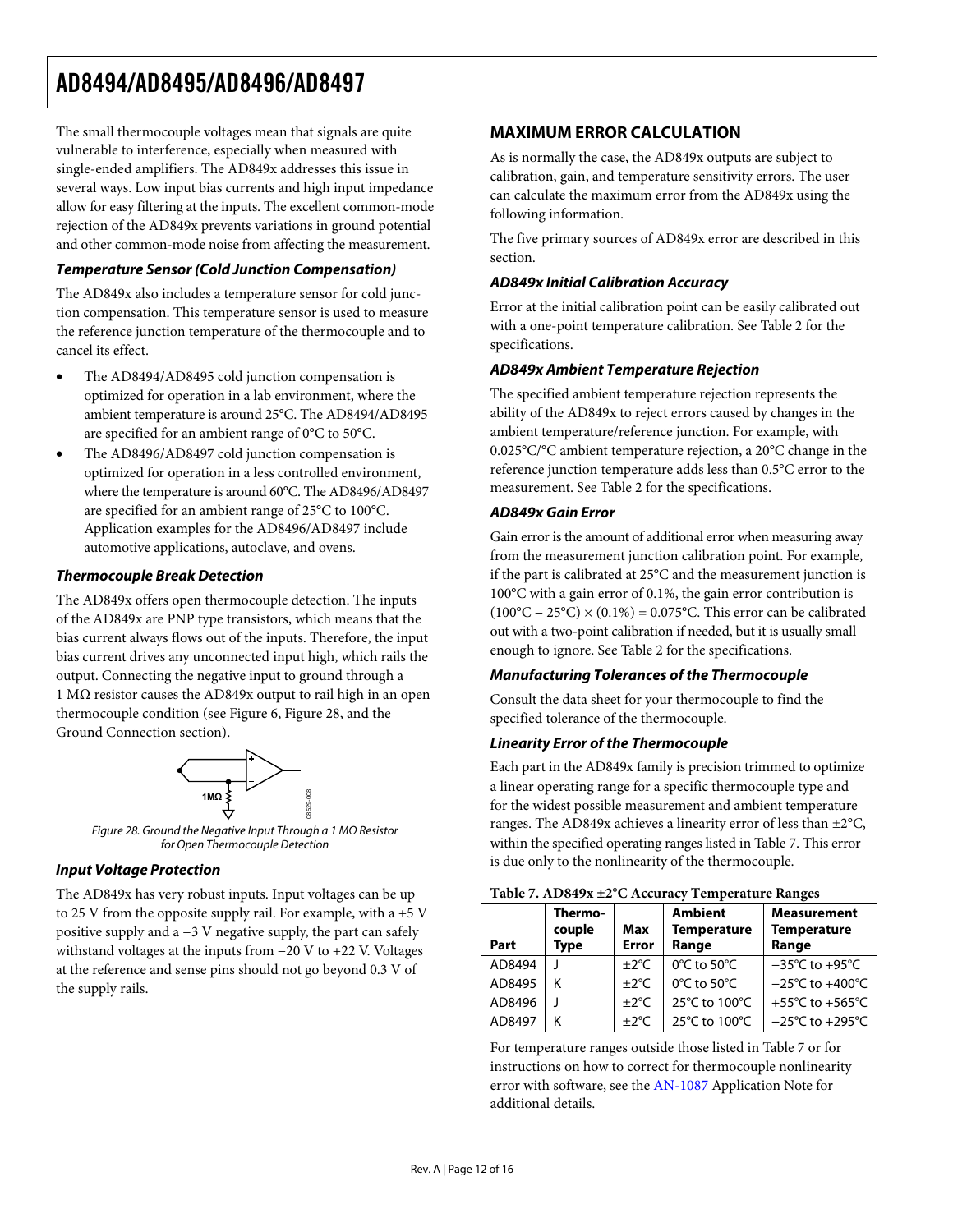### <span id="page-12-0"></span>**RECOMMENDATIONS FOR BEST CIRCUIT PERFORMANCE**

#### *Input Filter*

A low-pass filter before the input of the AD849x is strongly recommended (see [Figure 29\)](#page-12-2), especially when operating in an electrically noisy environment. Long thermocouple leads can function as an excellent antenna and pick up many unwanted signals.

The filter should be set to a low corner frequency that still allows the input signal to pass through undiminished. The primary purpose of the filter is to remove RF signals, which, if allowed to reach the AD849x, can be rectified and appear as temperature fluctuations.



<span id="page-12-2"></span>To prevent input offset currents from affecting the measurement accuracy, the filter resistor values should be less than 50 kΩ.

#### <span id="page-12-1"></span>*Ground Connection*

It is always recommended that the thermocouple be connected to ground through a 100 kΩ to 1 MΩ resistor placed at the negative (inverting) input of the amplifier on the PCB (see [Figure 30](#page-12-3)). This solution works well regardless of the thermocouple tip style.



<span id="page-12-3"></span>If there is no electrical connection at the measurement junction **Debugging Tip** (insulated tip), the resistor value is small enough that no meaningful common-mode voltage is generated. If there is an electrical connection through a grounded or exposed tip, the resistor value is large enough that any current from the measurement tip to ground is very small, preventing measurement errors.

The AD849x inputs require only one ground connection or source of common-mode voltage. Any additional ground connection is detrimental to performance because ground loops can form through the thermocouple, easily swamping the small thermocouple signal. Grounding the thermocouple through a resistor as recommended prevents such problems.

#### *Keeping the AD849x at the Same Temperature as the Reference Junction*

The AD849x compensates for thermocouple reference junction temperature by using an internal temperature sensor. It is critical to keep the reference junction (thermocouple-to-PCB connection) as close to the AD849x as possible. Any difference in temperature between the AD849x and the reference junction appears directly as temperature error. Temperature difference between the device and the reference junction may occur if the AD849x is not physically close to the reference junction or if the AD849x is required to supply large amounts of output power.



Figure 31. Compensating for Thermocouple Reference Junction Temperature

#### *Driving the Reference Pin*

The AD849x comes with a reference pin, which can be used to offset the output voltage. This is particularly useful when reading a negative temperature in a single-supply system.



Figure 32. Driving the Reference Pin

For best performance, the reference pin should be driven with a low output impedance source, not a resistor divider. The [AD8613](http://www.analog.com/AD8613) Figure 30. Ground the Thermocouple with a 1 MΩ Resistor and the [OP777](http://www.analog.com/OP777) are good choices for the buffer amplifier.

If the AD849x is not providing the expected performance, a useful debugging step is to implement the ambient temperature configuration in [Figure 34](#page-13-1). If the ambient temperature sensor does not work as expected, the problem is likely with the AD849x or with the downstream circuitry. If the ambient temperature sensor configuration is working correctly, the problem typically lies with how the thermocouple is connected to the AD849x. Common errors include an incorrect grounding configuration or lack of filtering.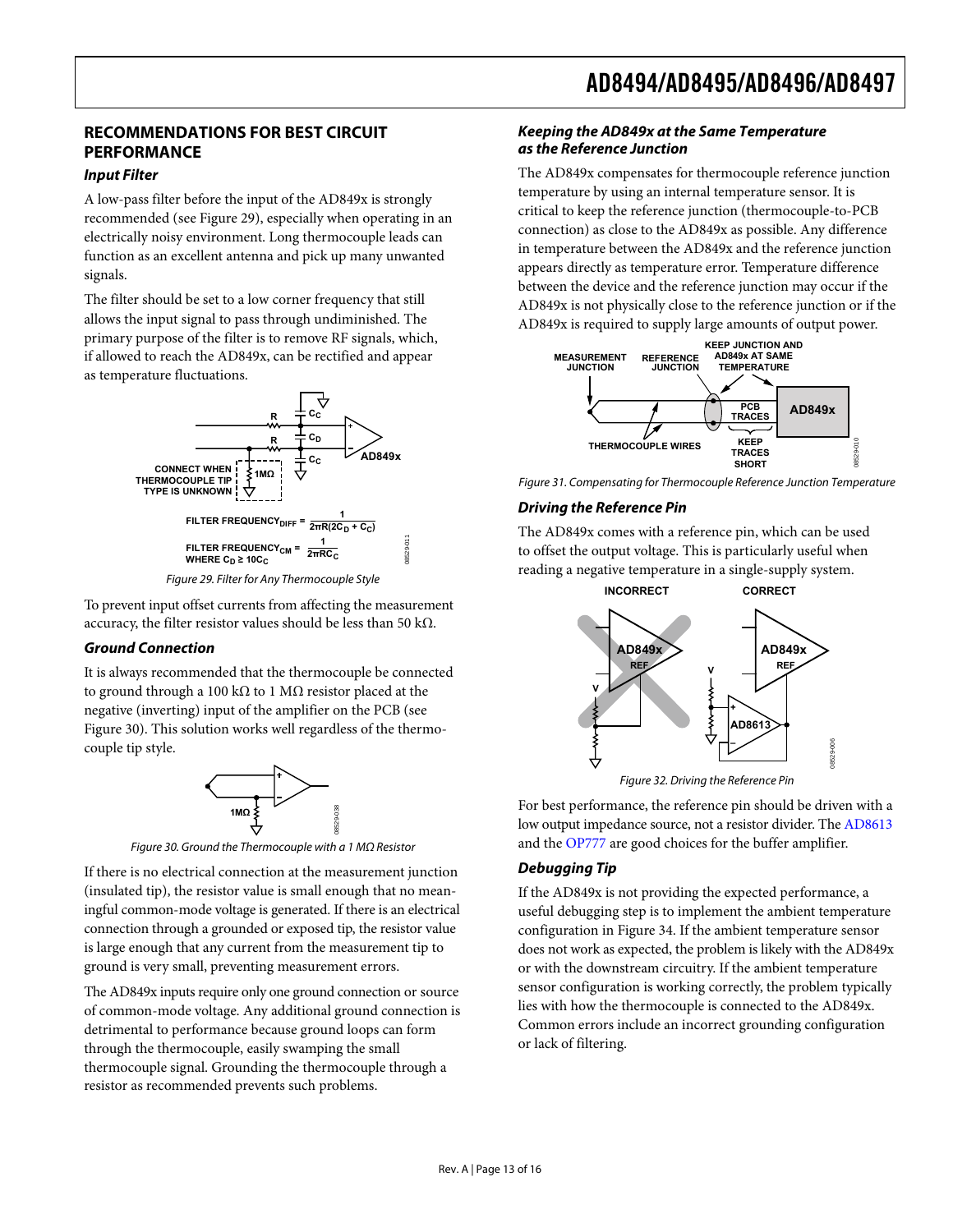### <span id="page-13-0"></span>APPLICATIONS INFORMATION **BASIC CONNECTION**

[Figure 33](#page-13-2) shows an example of a basic connection for the AD849x, with a J type or K type thermocouple input.



Figure 33. Basic Connection for the AD849x

<span id="page-13-2"></span>To measure negative temperatures, apply a voltage at the reference pin to offset the output voltage at 0°C. The output voltage of the AD849x is

 $V_{OUT} = (T_{MI} \times 5 \text{ mV} / {}^{\circ}\text{C}) + V_{REF}$ 

<span id="page-13-1"></span>A filter at the input is recommended to remove high frequency noise. The 1  $MΩ$  resistor to ground enables open thermocouple detection and proper grounding of the thermocouple. The sense pin should be connected to the output pin of the AD849x.

Decoupling capacitors should be used to ensure clean power supply voltages on + $V_s$  and, if using dual supplies, on  $-V_s$ , also. A 0.1 μF capacitor should be placed as close as possible to each AD849x supply pin. A 10 μF tantalum capacitor can be used farther away from the part and can be shared.

#### **AMBIENT TEMPERATURE SENSOR**

The AD849x can be configured as a standalone Celsius thermometer with a 5 mV/°C output, as shown in [Figure 34.](#page-13-1) The thermocouple sensing functionality is disabled by shorting both AD849x inputs to ground; the AD849x simply outputs the value from the on-board temperature sensor.

As a temperature sensor, the AD8494 has a measurement temperature range of −40°C to +125°C with a precision output of



Figure 34. Ambient Temperature Sensor

The AD8494 is the best choice for use as an ambient temperature sensor. The AD8495, AD8496, and AD8497 can also be configured as ambient temperature sensors, but their output transfer functions are not precisely 5 mV/°C. For information about the exact transfer functions of the AD8494/AD8495/ AD8496/AD8497, see the [AN-1087](http://www.analog.com/AN-1087) Application Note for additional details.

The thermometer mode can be particularly useful for debugging a misbehaving circuit. If the basic connection is not working, disconnect the thermocouple and short both inputs to ground. If the system reads the ambient temperature correctly, the problem is related to the thermocouple. If the system does not read the ambient temperature correctly, the problem is with the AD849x or with the downstream circuitry.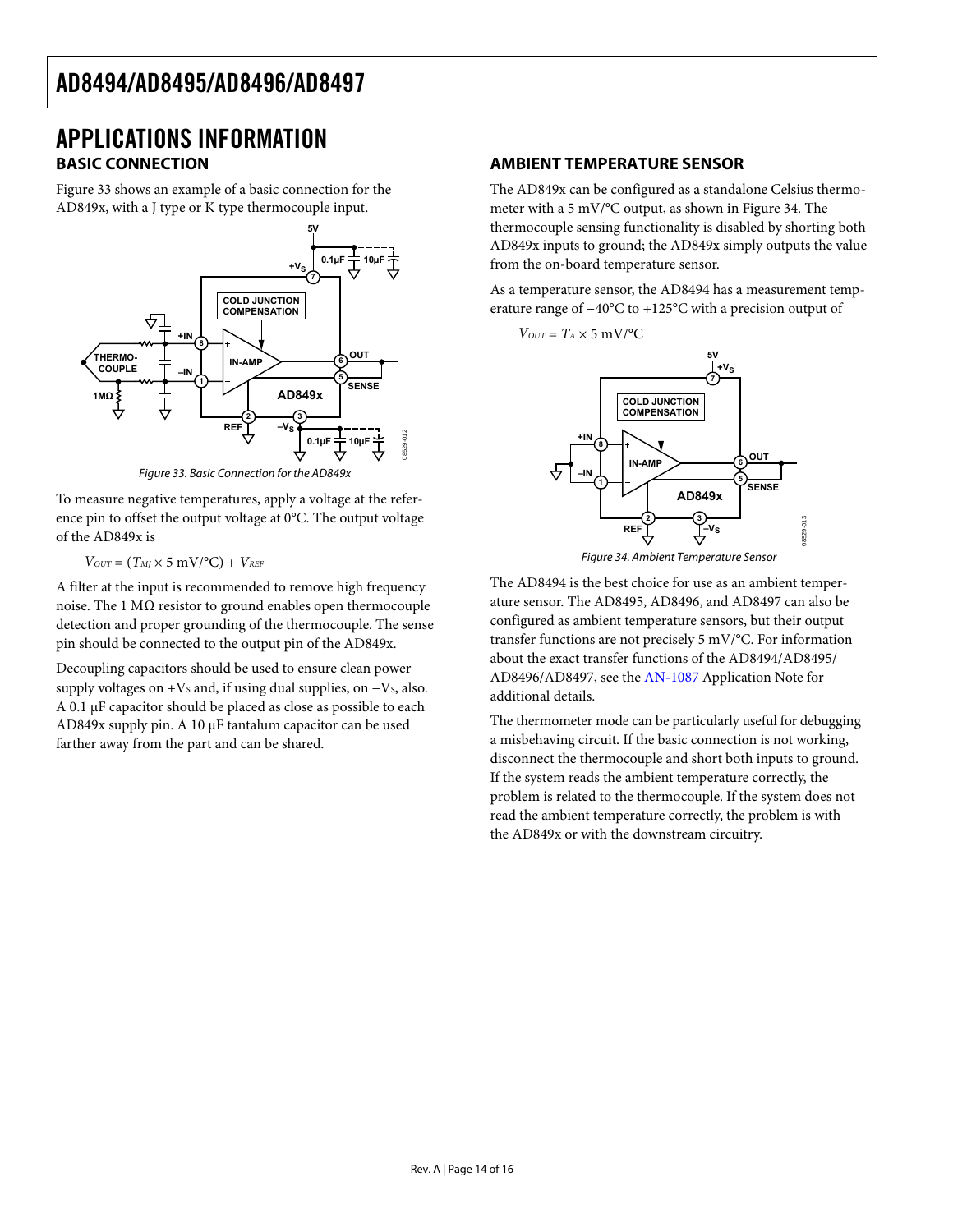#### <span id="page-14-0"></span>**SETPOINT CONTROLLER**

The AD849x can be used as a temperature setpoint controller, with a thermocouple input from a remote location or with the AD849x itself being used as a temperature sensor. When the measured temperature is below the setpoint temperature, the output voltage goes to  $-V_s$ . When the measured temperature is above the setpoint temperature, the output voltage goes to  $+V_s$ . For best accuracy and CMRR performance, the setpoint voltage should be created with a low impedance source. If the setpoint voltage is generated with a voltage divider, a buffer is recommended.





Hysteresis can be added to the setpoint controller by using a resistor divider from the output to the reference pin, as shown in [Figure 36](#page-14-1). The hysteresis in °C is



Figure 36. Adding 10 Degrees of Hysteresis

<span id="page-14-1"></span>A resistor equivalent to the output resistance of the divider should be connected to the sense pin to ensure good CMRR.

#### **MEASURING NEGATIVE TEMPERATURES**

The AD849x can measure negative temperatures on dual supplies and on a single supply. When operating on dual supplies with the reference pin grounded, a negative output voltage indicates a negative temperature at the thermocouple measurement junction.

 $V_{OUT} = (T_M \times 5 \text{ mV/}^{\circ}\text{C}) + V_{REF}$ 

When operating the AD849x on a single supply, level-shift the output by applying a positive voltage (less than  $+V_s$ ) on the reference pin. An output voltage less than  $V_{REF}$  indicates a negative temperature at the thermocouple measurement junction.

#### **REFERENCE PIN ALLOWS OFFSET ADJUSTMENT**

The reference pin can be used to level-shift the AD849x output voltage. This is useful for measuring negative temperatures on a single supply and to match the AD849x output voltage range to the input voltage range of the subsequent electronics in the signal chain.

The reference pin can also be used to offset any initial calibration errors. Apply a small reference voltage proportional to the error to nullify the effect of the calibration error on the output.